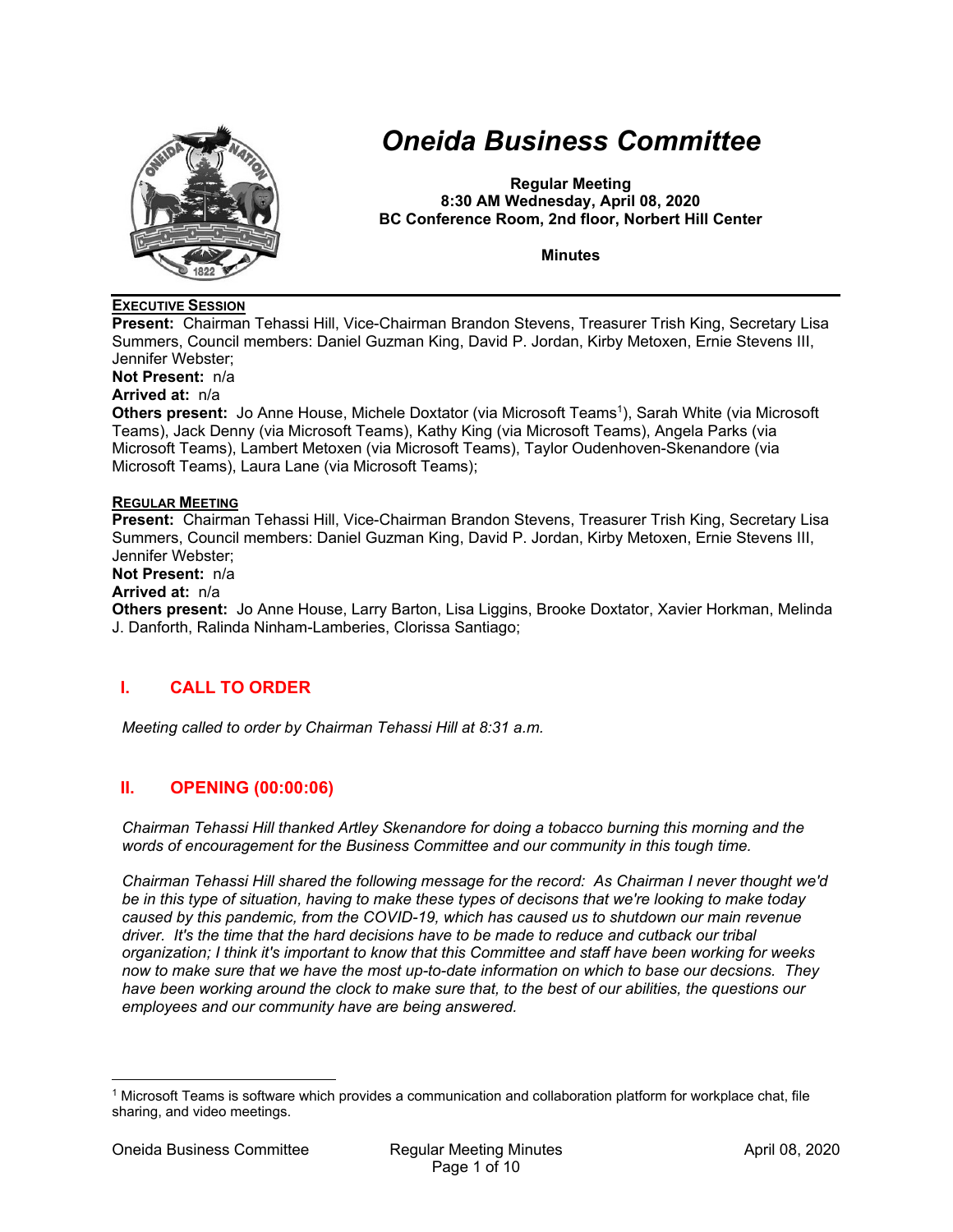*As many of you are aware, Governer Tony Evers directed a Safer at Home order for Wisconsin until April 24, 2020. Oneida Nation declared a Safer at Home order until May 12, 2020. Both governments' decisions are to protect the health, safety and wellness of our employees, the community and customers. These choices also burden us with the reality of the lost income due to the suspension of gaming operations. The Nation now faces an unpredecented financial loss. The Oneida Nation has been operating without gaming revenues for three weeks now. This has depleted our financial resources in a manner which leaves us with no choice, but to cease payments for obligations we do not have money to cover. Gaming revenues decreased 100% and the last deposit from Gaming was made on March 25, 2020.* 

*The Oneida Business Committee has a fiduciary responsibility to protect the Oneida's citizens and resources. Today the Oneida Business Committee has taken action to address critical financial obligations of the Nation. Large financial obligations within our annual budget are: GTC mandates, labor and fringe, and operational costs.? GTC Mandates include: Per Capita, Education Scholarship, Elder Per Capita, GTC Stipends, Set asides to Trust, GTC Legal Resource Center, Emergency Food Pantry, and Minor Burial. Additionally, the Oneida Nation's employee base is approximately 2,880 persons. Employees were kept on payroll for approximately 21 days while we worked to update and invoke the Oneida Nation's Emergency Contingency plan which incorporates over 250 business units. The Nation utilizes weekly gaming deposits to fund payroll, which was approximately \$2M.* 

*GTC Mandates are 9% of the total budget. Labor and fringe are 36% of the total budget. Operational costs total 22% of the total budget.? Combining these components total 67% of our annual budget. The remainder of the budget is 33% marked as operational costs and payroll. Therefore, with the money saved to pay our GTC Mandates, the OBC has reallocated all available cash to sustain critical operations of the Nation.? Along with our assessment of our current finances, since March 17, 2020, and based upon a projection that Gaming enterprises will open within 45 days, we believe the Nation can maintain all essential-critical operations for a short period of time. The unknown variable is the exact date when gaming operations can begin to provide revenues; until that specific date is known, we will continue to only operate critical government programs and services.* 

*Potential actions today to cancel Per Capita, GTC meeting stipends, defer premium payments OLIPP*  to Trust and Elder Endowments, and to reduce the Higher Education fund, is due entirely to the lack of *funds. The recovery of business and services will depend upon the time it takes for the Oneida Nation*  to re-open business, essentially gaming, and begin to re-build our financial standing.? The overall *impact is anticipated to take three (3) to five (5) years to rebuild.* 

*We must continue as a sovereign government, and thus must operate on a very minimal budget. We must continue to keep some of our employees on payroll to be ready to implement recovery plans and operations as soon as possible. Hopefully, the curve in Wisconsin flattens to a degree where we can open our businesses and operations in an expedient manner. As we move through implementing our contingency plans, the Nation continues to be adamant and vigilant in protecting our assets, our people, our employees, and our customers. Working collectively, we will help the Nation to sustain during this financial and health crisis. Yawʌkóꞏ*

# **III. ADOPT THE AGENDA (00:06:18)**

Motion by Lisa Summers to adopt the agenda with two (2) changes [1) add item IV.I. Adopt resolution entitled Suspension of Collection of Rent, Leases, Mortgages and Utilities; and 2) add item IX.B.1. Approve the ninth addendum to special counsel contract - Attorney Arlinda Locklear - file # 2020-0001, seconded by Daniel Guzman King. Motion carried:

 Ayes: Daniel Guzman King, David P. Jordan, Trish King, Kirby Metoxen, Brandon Stevens, Ernie Stevens III, Lisa Summers, Jennifer Webster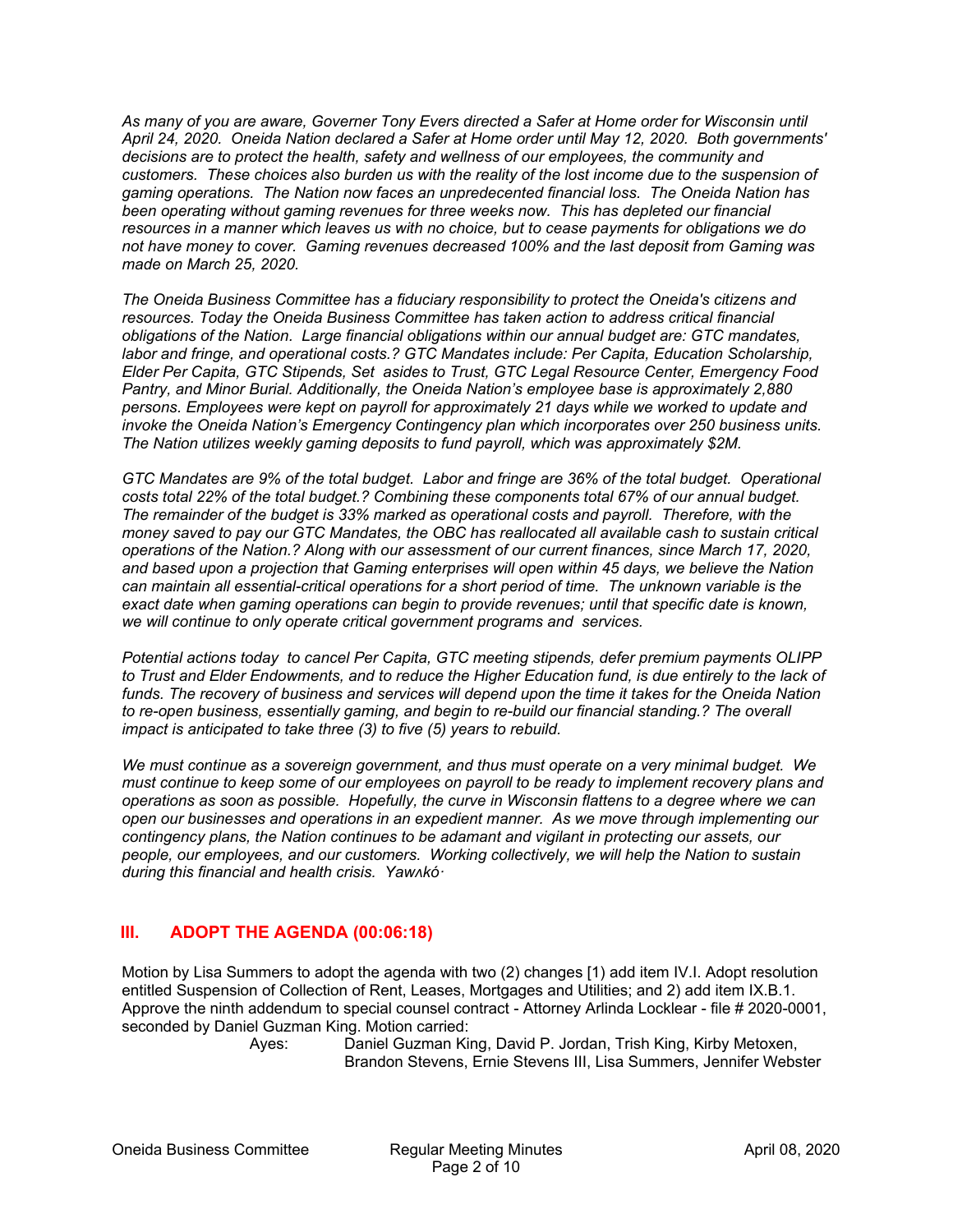# **IV. MINUTES**

**A. Approve the March 5, 2020, special Business Committee meeting minutes (00:07:21)** 

Sponsor: Lisa Summers, Secretary

Motion by Jennifer Webster to approve the March 5, 2020, special Business Committee meeting minutes, seconded by Lisa Summers. Motion carried:

 Ayes: Daniel Guzman King, David P. Jordan, Trish King, Kirby Metoxen, Brandon Stevens, Ernie Stevens III, Lisa Summers, Jennifer Webster

**B. Approve the March 11, 2020, regular Business Committee meeting minutes (00:07:57)** 

Sponsor: Lisa Summers, Secretary

Motion by David P. Jordan to approve the March 11, 2020, regular Business Committee meeting minutes, seconded by Kirby Metoxen. Motion carried:<br>Ayes: Daniel Guzman King.

Daniel Guzman King, David P. Jordan, Trish King, Kirby Metoxen, Brandon Stevens, Ernie Stevens III, Lisa Summers, Jennifer Webster

**C. Approve the March 17, 2020, emergency Business Committee meeting minutes (00:08:26)** 

Sponsor: Lisa Summers, Secretary

Motion by Lisa Summers to approve the March 17, 2020, emergency Business Committee meeting minutes, seconded by David P. Jordan. Motion carried:

 Ayes: Daniel Guzman King, David P. Jordan, Trish King, Kirby Metoxen, Brandon Stevens, Ernie Stevens III, Lisa Summers, Jennifer Webster

# **V. RESOLUTIONS**

**A. Adopt resolution entitled Emergency Amendments to the General Tribal Council Meeting Stipend Payment Policy (00:08:59)**  Sponsor: David P. Jordan, Councilman

Motion by Lisa Summers to adopt resolution 04-08-20-A Emergency Amendments to the General Tribal Council Meeting Stipend Payment Policy, seconded by Jennifer Webster. Motion carried: Ayes: Daniel Guzman King, David P. Jordan, Trish King, Kirby Metoxen, Brandon Stevens, Ernie Stevens III, Lisa Summers, Jennifer Webster

**B. Adopt resolution entitled Placing Listed Boards, Committees and Commissions in Temporary Closure Status (00:12:02)**  Sponsor: Lisa Summers, Secretary

Motion by Jennifer Webster to adopt resolution 04-08-20-B Placing Listed Boards, Committees and Commissions in Temporary Closure Status with following change to the end of each Resolve: replace "during the Public Health Emergency" with "for the remainder of Fiscal Year 2020 and during any continuing resolution for Fiscal year 2021", seconded by Lisa Summers. Motion carried:

 Ayes: Daniel Guzman King, David P. Jordan, Trish King, Kirby Metoxen, Brandon Stevens, Ernie Stevens III, Lisa Summers, Jennifer Webster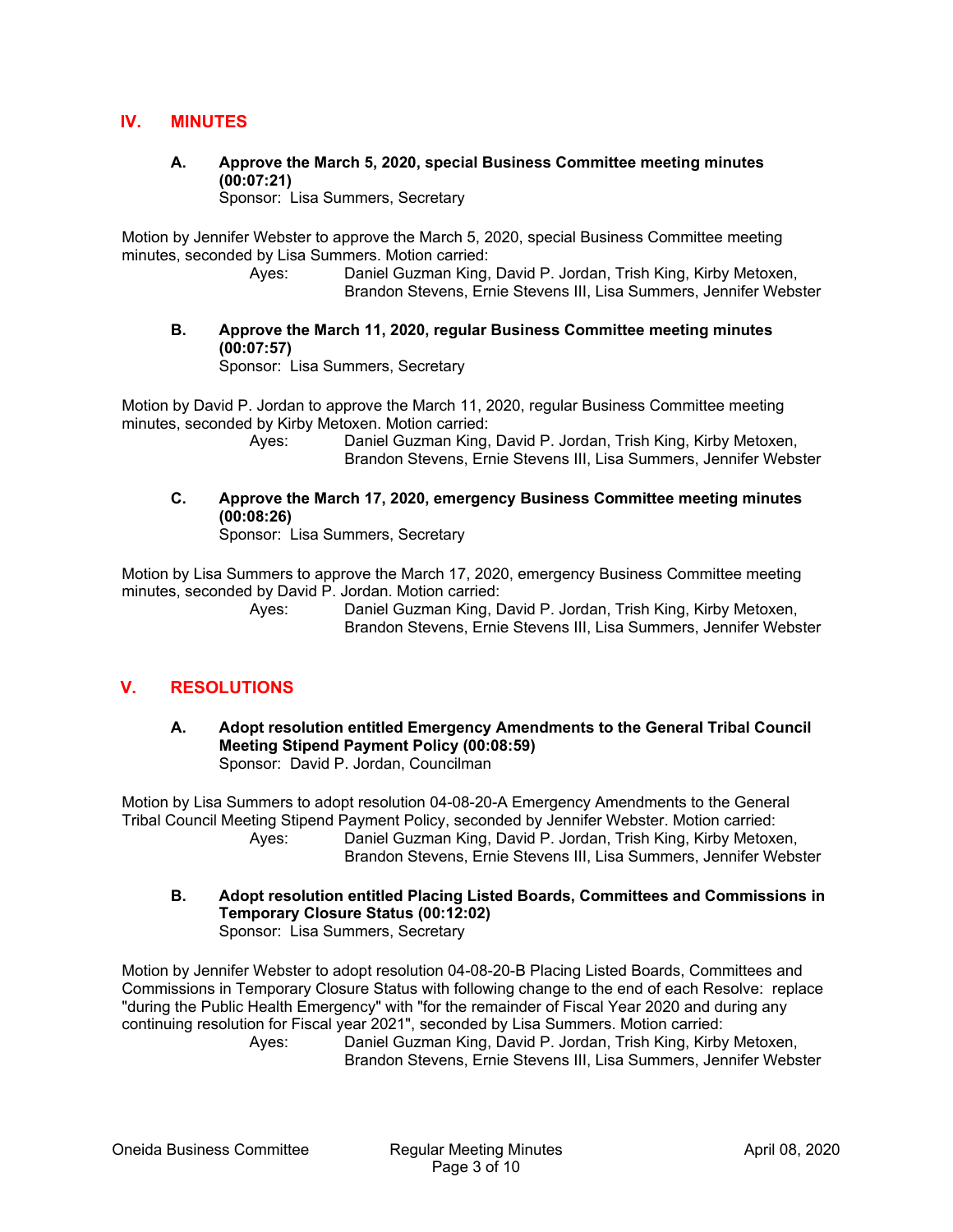- **C. Adopt five (5) resolutions regarding Financial Resources Protection (00:15:54)**  Sponsor: Trish King, Treasurer
	- **1. Tier V Budget Contingency Declared for Remainder of Fiscal Year 2020 (01:01:05)**

Motion by Lisa Summers to adopt resolution 04-08-20-C Tier V Budget Contingency Declared for Remainder of Fiscal Year 2020, seconded by Jennifer Webster. Motion carried:

 Ayes: Daniel Guzman King, David P. Jordan, Trish King, Kirby Metoxen, Brandon Stevens, Ernie Stevens III, Lisa Summers, Jennifer Webster

## **2. General Membership and Elder (age 62+) Per Capita Payment for Fiscal Year 2020 Halted in Light of Public Health Emergency and Impact on Finances (01:02:10)**

Motion by Trish King to adopt resolution 04-08-20-D General Membership and Elder (age 62+) Per Capita Payment for Fiscal Year 2020 Halted in Light of Public Health Emergency and Impact on Finances with one (1) correction [in line 66, change \$16 to \$5.8], seconded by David P. Jordan. Motion carried:

 Ayes: Daniel Guzman King, David P. Jordan, Trish King, Kirby Metoxen, Brandon Stevens, Ernie Stevens III, Lisa Summers, Jennifer Webster

## **3. Deferring Payments to OLIPP and Elder Endowments (01:03:39)**

Motion by David P. Jordan to adopt resolution 04-08-20-E Deferring Payments to OLIPP and Elder Endowments, seconded by Jennifer Webster. Motion carried:

 Ayes: Daniel Guzman King, David P. Jordan, Trish King, Kirby Metoxen, Brandon Stevens, Ernie Stevens III, Lisa Summers, Jennifer Webster

### **4. Halting General Tribal Council Meeting Stipend Payments for FY2020 and FY2021 (01:04:12)**

Motion by Kirby Metoxen to adopt resolution 04-08-20-F Halting General Tribal Council Meeting Stipend Payments for FY2020 and FY2021, seconded by Ernie Stevens III. Motion carried: Ayes: Daniel Guzman King, David P. Jordan, Trish King, Kirby Metoxen, Brandon Stevens, Ernie Stevens III, Lisa Summers, Jennifer Webster

#### **5. Reducing the General Tribal Council Higher Education Scholarship Payments for FY2020 and FY2021 (01:05:23)**

Motion by Trish King to approve resolution 04-08-20-G Reducing the General Tribal Council Higher Education Scholarship Payments for FY2020 and FY2021 with one (1) correction [in line 58, change \$12.5 to \$10], seconded by Jennifer Webster. Motion carried:

| Aves:      | Daniel Guzman King, David P. Jordan, Trish King, Kirby Metoxen,<br>Brandon Stevens, Ernie Stevens III, Jennifer Webster |
|------------|-------------------------------------------------------------------------------------------------------------------------|
| Abstained: | Lisa Summers                                                                                                            |

*For the record: Secretary Lisa Summers stated my abstention is due to the fact I have, currently, a student in my home that is utilizing the program.*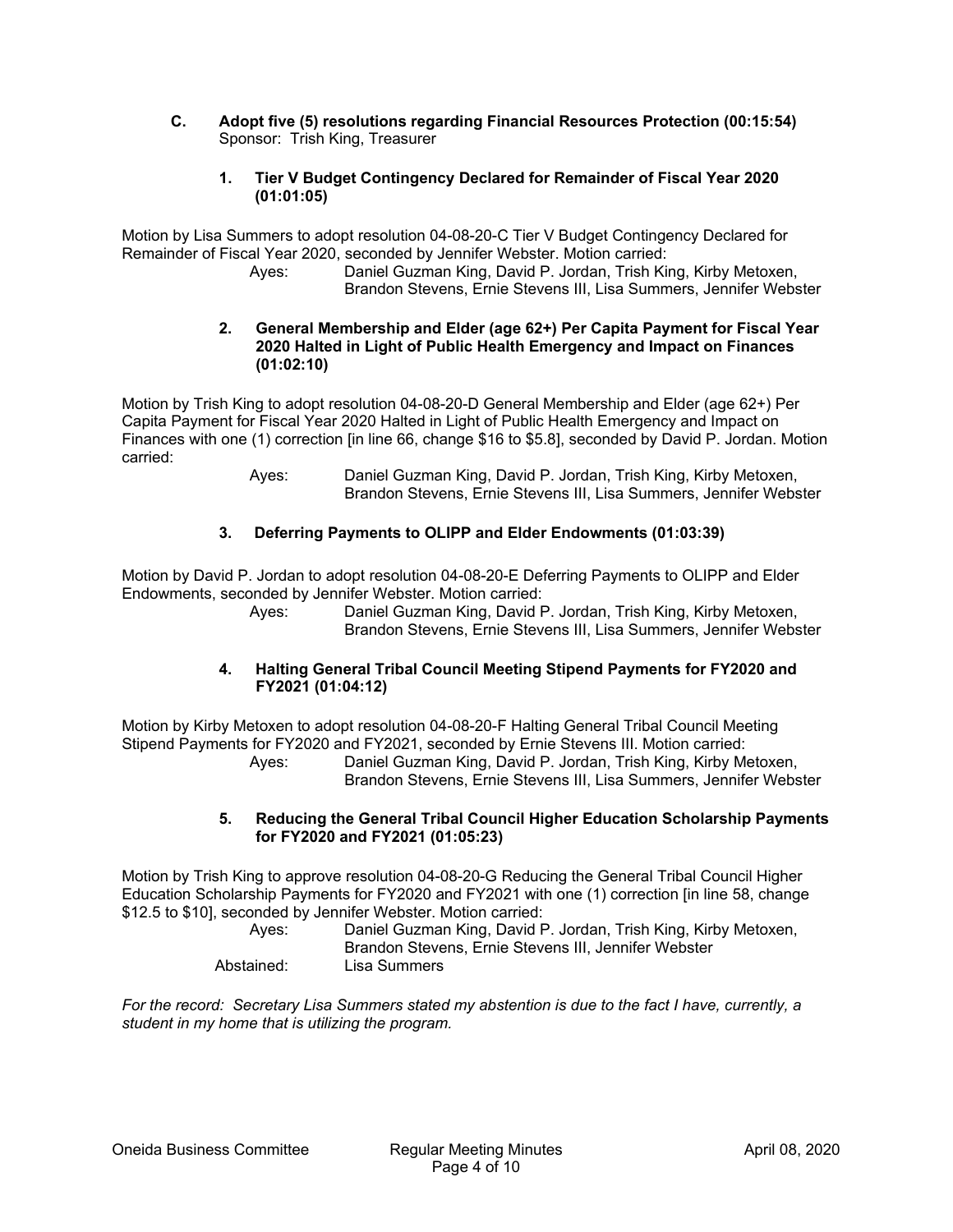**D. Adopt resolution entitled Amendments to the Vehicle Driver Certification and Fleet Management Law (01:17:44)**  Sponsor: David P. Jordan, Councilman

Motion by Jennifer Webster to adopt resolution 04-08-20-H Amendments to the Vehicle Driver Certification and Fleet Management Law with the requested change the implementation time frame from 90 days to 180 days [in line 76, change July 7, 2020 to October 5, 2020], seconded by Kirby Metoxen. Motion carried:

 Ayes: Daniel Guzman King, David P. Jordan, Trish King, Kirby Metoxen, Brandon Stevens, Ernie Stevens III, Lisa Summers, Jennifer Webster

#### **E. Approve two (2) actions regarding the resolution entitled Amendments to the Indian Preference in Contracting Law (01:25:57)**  Sponsor: David P. Jordan, Councilman

Motion by Lisa Summers to approve resolution 04-08-20-I Amendments to the Indian Preference in Contracting Law, seconded by David P. Jordan. Motion carried:

 Ayes: Daniel Guzman King, David P. Jordan, Trish King, Kirby Metoxen, Brandon Stevens, Ernie Stevens III, Lisa Summers, Jennifer Webster

Motion by Lisa Summers to direct the General Manager and Chief Financial Officer to provide the Oneida Business Committee with an update within 120 days on the Indian Preference Office and Purchasing Department's progress on the development and/or updating of the required standard operating procedures, seconded by Daniel Guzman King. Motion carried:

 Ayes: Daniel Guzman King, David P. Jordan, Trish King, Kirby Metoxen, Brandon Stevens, Ernie Stevens III, Lisa Summers, Jennifer Webster

**F. Adopt resolution entitled Indian Preference in Contracting Law Fine and Penalty Schedule (01:30:59)**  Sponsor: David P. Jordan, Councilman

*Councilman Kirby Metoxen left at 10:04 a.m.* 

Motion by Jennifer Webster to adopt resolution 04-08-20-J Indian Preference in Contracting Law Fine and Penalty Schedule, seconded by Lisa Summers. Motion carried:

| Aves:        | Daniel Guzman King, David P. Jordan, Trish King, Brandon Stevens, |
|--------------|-------------------------------------------------------------------|
|              | Ernie Stevens III. Lisa Summers. Jennifer Webster                 |
| Not Present: | Kirby Metoxen                                                     |

**G. Adopt resolution entitled Declaring Oneida ESC Group LLC as the Nation's General Contractor (01:33:31)**  Sponsor: Lisa Summers, Secretary

Motion by Ernie Stevens III to approve resolution 04-08-20-K Declaring Oneida ESC Group LLC as the Nation's General Contractor, seconded by Lisa Summers. Motion carried:

| Ayes:        | Daniel Guzman King, David P. Jordan, Trish King, Brandon Stevens,<br>Ernie Stevens III. Lisa Summers. Jennifer Webster |
|--------------|------------------------------------------------------------------------------------------------------------------------|
| Not Present: | Kirby Metoxen                                                                                                          |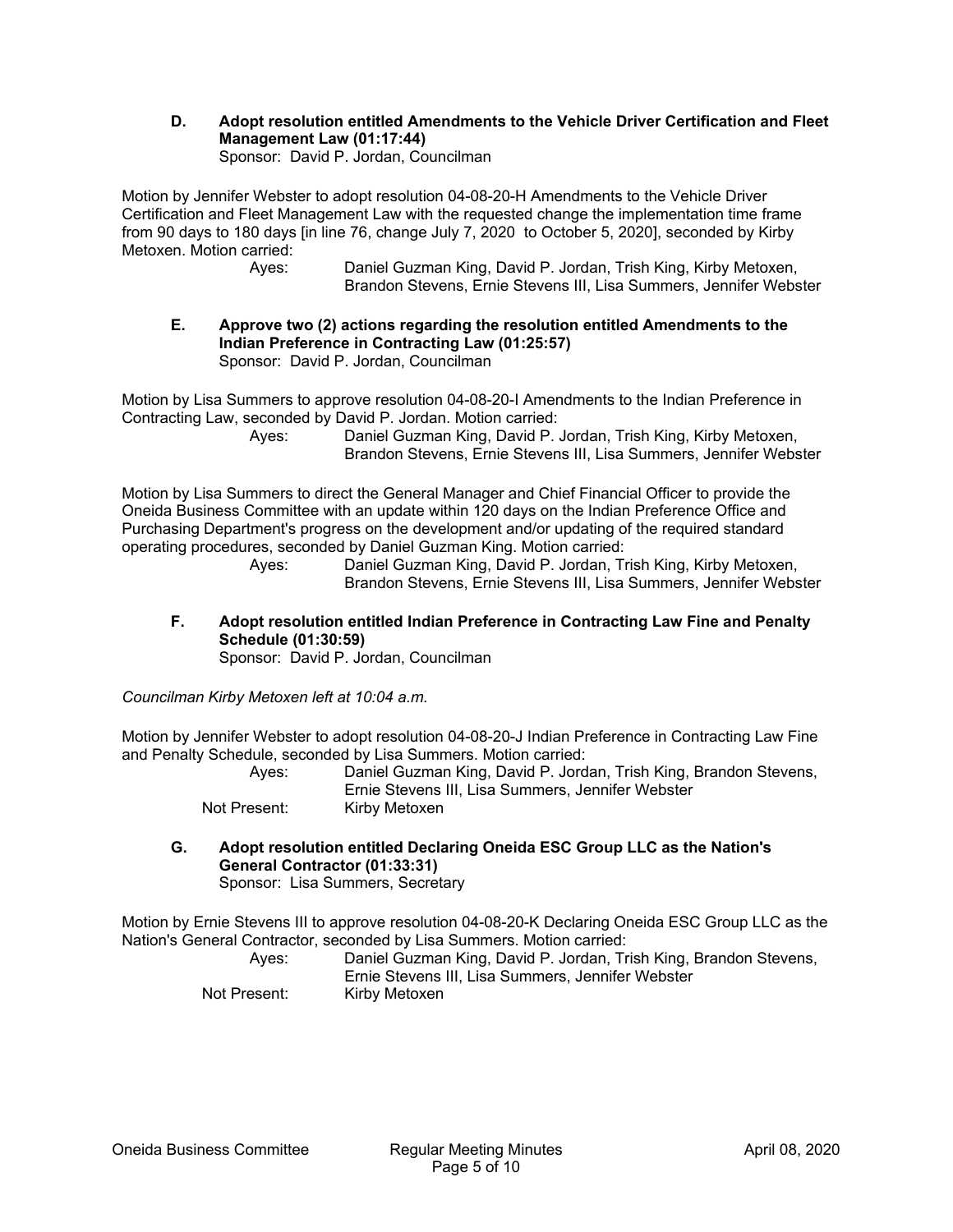**H. Enter the e-poll results into the record regarding BC resolution # 03-26-20-A Extension of March 12th Declaration of Public Health State of Emergency (01:35:10)**  Sponsor: Lisa Summers, Secretary

Motion by David P. Jordan to enter the e-poll results into the record regarding BC resolution # 03-26- 20-A Extension of March 12th Declaration of Public Health State of Emergency, seconded by Jennifer Webster. Motion carried:

| Aves:        | Daniel Guzman King, David P. Jordan, Trish King, Brandon Stevens, |
|--------------|-------------------------------------------------------------------|
|              | Ernie Stevens III. Lisa Summers. Jennifer Webster                 |
| Not Present: | Kirby Metoxen                                                     |

**I. Adopt resolution entitled Suspension of Collection of Rent, Leases, Mortgages and Utilities (01:35:43)** 

Sponsor: Jo Anne House, Chief Counsel

Motion by Lisa Summers to adopt resolution 04-08-20-L Suspension of Collection of Rent, Leases, Mortgages and Utilities, seconded by Brandon Stevens. Motion carried:

| Aves:        | Daniel Guzman King, David P. Jordan, Trish King, Brandon Stevens, |
|--------------|-------------------------------------------------------------------|
|              | Ernie Stevens III. Lisa Summers. Jennifer Webster                 |
| Not Present: | Kirby Metoxen                                                     |

# **VI. STANDING COMMITTEES**

## **A. FINANCE COMMITTEE**

**1. Accept the March 2, 2020, regular Finance Committee meeting minutes (01:38:10); (01:46:55)**  Sponsor: Trish King, Treasurer

Motion by Brandon Stevens to table this item to later on the agenda, seconded by David P. Jordan. Motion carried:

| Aves:        | Daniel Guzman King, David P. Jordan, Trish King, Brandon Stevens, |
|--------------|-------------------------------------------------------------------|
|              | Ernie Stevens III, Lisa Summers, Jennifer Webster                 |
| Not Present: | Kirby Metoxen                                                     |

*Item VI.B.1. is addressed next.* 

Motion by Jennifer Webster to accept the March 2, 2020, regular Finance Committee meeting minutes, seconded by Trish King. Motion carried:

 Ayes: Daniel Guzman King, David P. Jordan, Trish King, Kirby Metoxen, Brandon Stevens, Ernie Stevens III, Lisa Summers, Jennifer Webster

*Item IX. is addressed next.*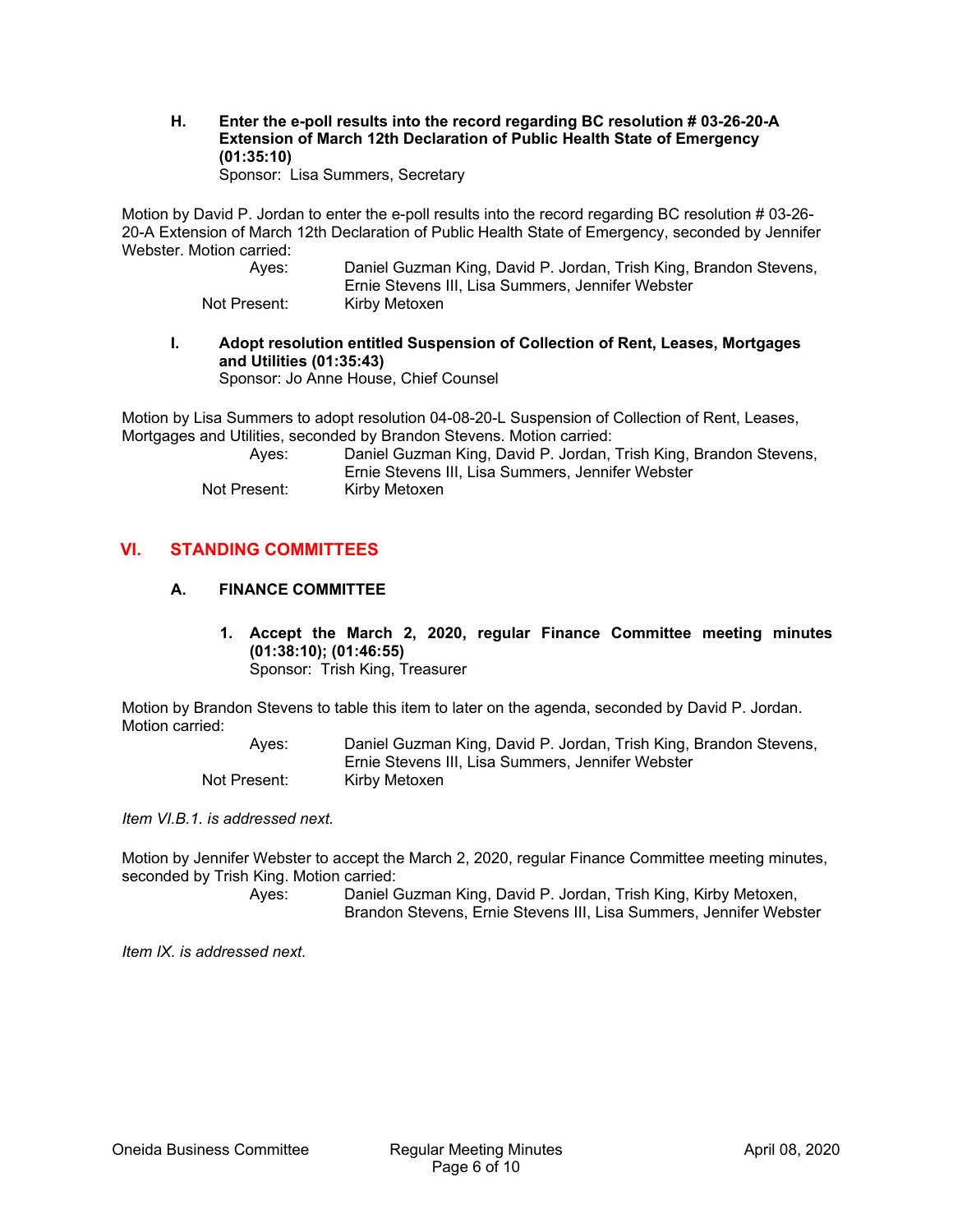## **B. LEGISLATIVE OPERATING COMMITTEE**

*Secretary Lisa Summers left at 10:11 a.m.* 

**1. Accept the March 4, 2020, regular Legislative Operating Committee meeting minutes (01:39:30)** 

Sponsor: David P. Jordan, Councilman

Motion by David P. Jordan to accept the March 4, 2020, regular Legislative Operating Committee meeting minutes, seconded by Trish King. Motion carried:

 Ayes: Daniel Guzman King, David P. Jordan, Trish King, Brandon Stevens, Ernie Stevens III, Jennifer Webster Not Present: Kirby Metoxen, Lisa Summers

**2. Accept the March 18, 2020, regular Legislative Operating Committee meeting minutes (01:40:00)**  Sponsor: David P. Jordan, Councilman

Motion by Jennifer Webster to accept the March 18, 2020, regular Legislative Operating Committee meeting minutes, seconded by Trish King. Motion carried:

| Aves:        | Daniel Guzman King, David P. Jordan, Trish King, Brandon Stevens, |
|--------------|-------------------------------------------------------------------|
|              | Ernie Stevens III. Jennifer Webster                               |
| Not Present: | Kirby Metoxen, Lisa Summers                                       |

*Councilman Kirby Metoxen returned at 10:11 a.m.* 

## **C. QUALITY OF LIFE COMMITTEE**

## **1. Accept the January 23, 2020, regular Quality of Life Committee meeting minutes (01:40:24)**

Sponsor: Brandon Stevens, Vice-Chairman

Motion by David P. Jordan to accept the January 23, 2020, regular Quality of Life Committe meeting minutes, seconded by Jennifer Webster. Motion carried:

| Aves:        | Daniel Guzman King, David P. Jordan, Trish King, Kirby Metoxen,<br>Brandon Stevens, Ernie Stevens III, Jennifer Webster |
|--------------|-------------------------------------------------------------------------------------------------------------------------|
| Not Present: | Lisa Summers                                                                                                            |

## **VII. UNFINISHED BUSINESS**

**A. Table the update and progress report regarding the implementation procedures for BC resolution # 03-11-20-C (01:40:54)**  Sponsor: Lisa Summers, Secretary

Motion by Jennifer Webster to table the update and progress report regarding the implementation procedures for BC resolution # 03-11-20-C, seconded by David P. Jordan. Motion carried: Ayes: Daniel Guzman King, David P. Jordan, Trish King, Kirby Metoxen, Brandon Stevens, Ernie Stevens III, Jennifer Webster Not Present: Lisa Summers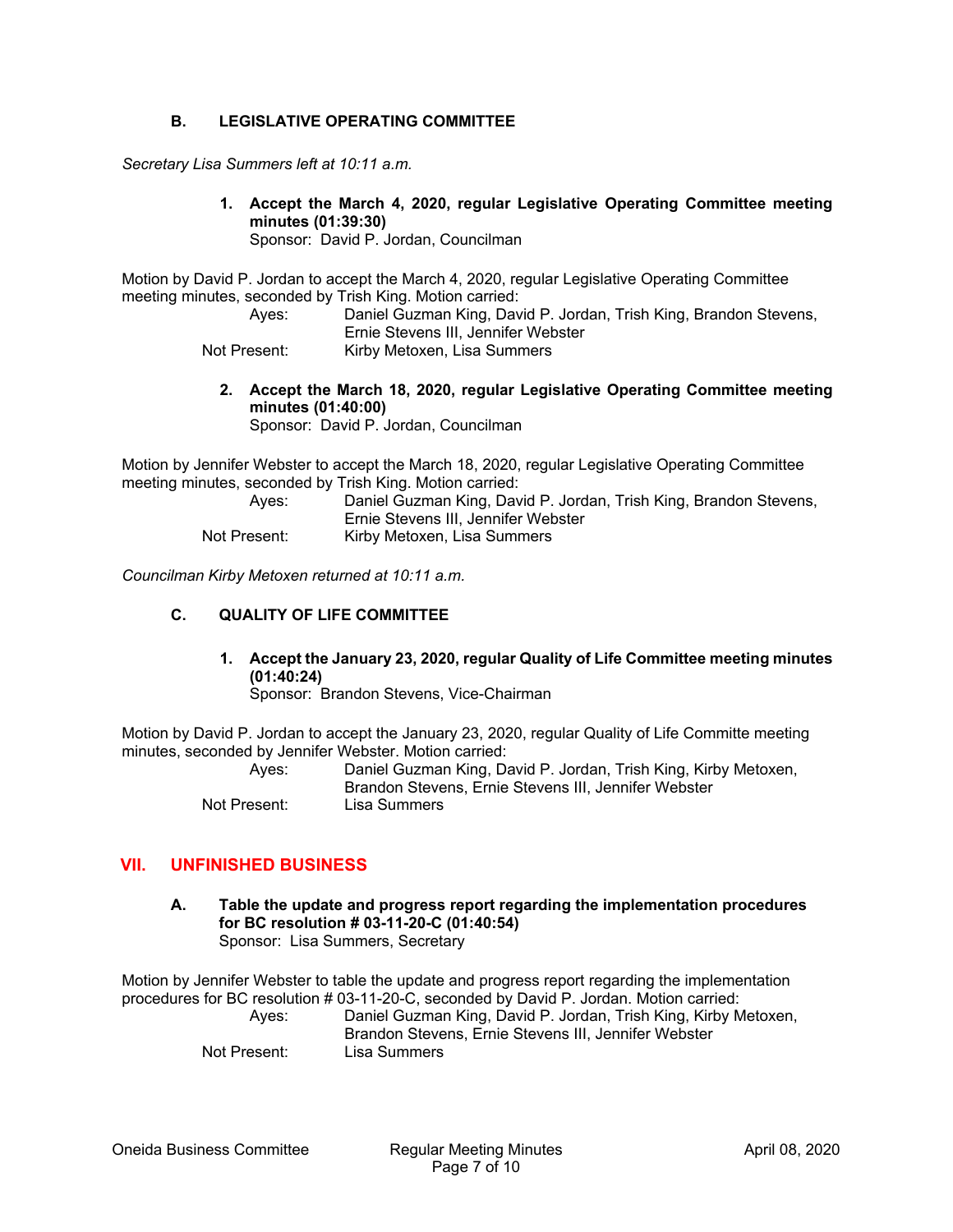## **VIII. NEW BUSINESS**

**A. Approve two (2) actions regarding the 2020 Annual Meeting of the Stockholders of The Native American Bancorporation Co. (01:41:36)**  Sponsor: Trish King, Treasurer

*Secretary Lisa Summers returned at 10:13 a.m.* 

Motion by Trish King to approve Option 1 on the Proxy for Native American Bancorporation Co. April 21, 2020 Annual Meeting of the Stockholders and to approve the Proxy for that meeting, seconded by Kirby Metoxen. Motion carried:

 Ayes: Daniel Guzman King, David P. Jordan, Trish King, Kirby Metoxen, Brandon Stevens, Ernie Stevens III, Lisa Summers, Jennifer Webster

**B. Approve two (2) actions regarding the draft Continuing Resolution for FY2021 (01:43:55)** 

Sponsor: Trish King, Treasurer

Motion by Jennifer Webster to accept the draft Continuing Resolution for FY2021 as information only and to direct OBC Direct Reprots to keep their areas aware of these FY2021 budget planning restrictions, seconded by Brandon Stevens. Motion carried:

 Ayes: Daniel Guzman King, David P. Jordan, Trish King, Kirby Metoxen, Brandon Stevens, Ernie Stevens III, Lisa Summers, Jennifer Webster

**C. Enter the e-poll results into the record regarding the U.S. Health and Human Services Secretary's Tribal Advisory Committee nomination (01:45:52)**  Sponsor: Lisa Summers, Secretary

Motion by David P. Jordan to enter the e-poll results into the record regarding the U.S. Health and Human Services Secretary's Tribal Advisory Committee nomination, noting the nominee is Councilwoman Jennifer Webster, seconded by Lisa Summers. Motion carried:

 Ayes: Daniel Guzman King, David P. Jordan, Trish King, Kirby Metoxen, Brandon Stevens, Ernie Stevens III, Lisa Summers Abstained: Jennifer Webster

*Item VI.A.1. is re-addressed next.*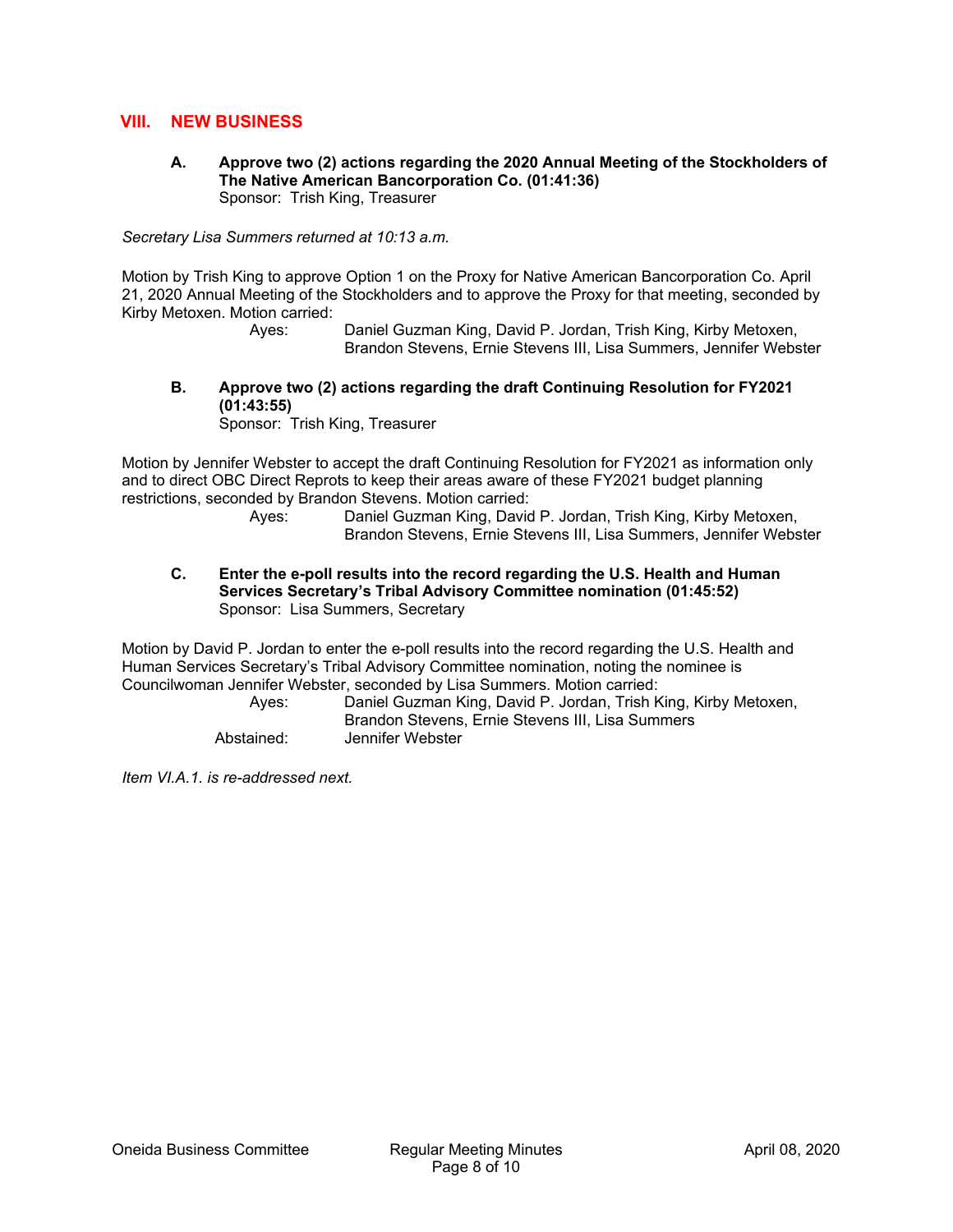# **IX. EXECUTIVE SESSION (01:48:10)**

Motion by David P. Jordan to go into executive session at 10:19 a.m., seconded by Kirby Metoxen. Motion carried:

 Ayes: Daniel Guzman King, David P. Jordan, Trish King, Kirby Metoxen, Brandon Stevens, Ernie Stevens III, Lisa Summers, Jennifer Webster

*Roll call for the record:* 

*Present: Councilman Daniel Guzman King; Chairman Tehassi Hill; Councilman David P. Jordan; Treasurer Trish King; Councilman Kirby Metoxen; Vice-Chairman Brandon Stevens; Councilman Ernie Stevens III; Secretary Lisa Summers; Councilwoman Jennifer Webster;* 

Motion by David P. Jordan to come out of executive session at 10:56 a.m., seconded by Trish King. Motion carried:

> Ayes: Daniel Guzman King, David P. Jordan, Trish King, Kirby Metoxen, Brandon Stevens, Ernie Stevens III, Lisa Summers, Jennifer Webster

### **A. UNFINISHED BUSINESS**

**1. Table the Joint Marketing Standard Operating Procedures regarding Tickets & Merchandise Distribution (01:49:00)**  Sponsor: Lisa Summers, Secretary

Motion by David P. Jordan to table the Joint Marketing Standard Operating Procedures regarding Tickets & Merchandise Distribution and send to a BC Work Session, seconded by Jennifer Webster. Motion carried:

 Ayes: Daniel Guzman King, David P. Jordan, Trish King, Kirby Metoxen, Brandon Stevens, Ernie Stevens III, Lisa Summers, Jennifer Webster

**2. Approve the updated reorganization proposal and Gantt chart for Oneida Retail Enterprise dated April 1, 2020 (01:49:30)** 

Sponsor: Michele Doxtator, Area Manager/Retail Profits

Motion by Lisa Summers to accept the updated reorganization proposal and Gantt chart for Oneida Retail Enterprise dated April 1, 2020, as information, seconded by David P. Jordan. Motion carried: Ayes: Daniel Guzman King, David P. Jordan, Trish King, Kirby Metoxen,

Brandon Stevens, Ernie Stevens III, Lisa Summers, Jennifer Webster

#### **B. NEW BUSINESS**

**1. Approve the ninth addendum to special counsel contract - Attorney Arlinda Locklear - file # 2020-0001 (01:50:03)**  Sponsor: Jo Anne House, Chief Counsel

Motion by Lisa Summers to approve the ninth addendum to special counsel contract - Attorney Arlinda Locklear - file # 2020-0001, seconded by Jennifer Webster. Motion carried:

 Ayes: Daniel Guzman King, David P. Jordan, Trish King, Kirby Metoxen, Brandon Stevens, Ernie Stevens III, Lisa Summers, Jennifer Webster